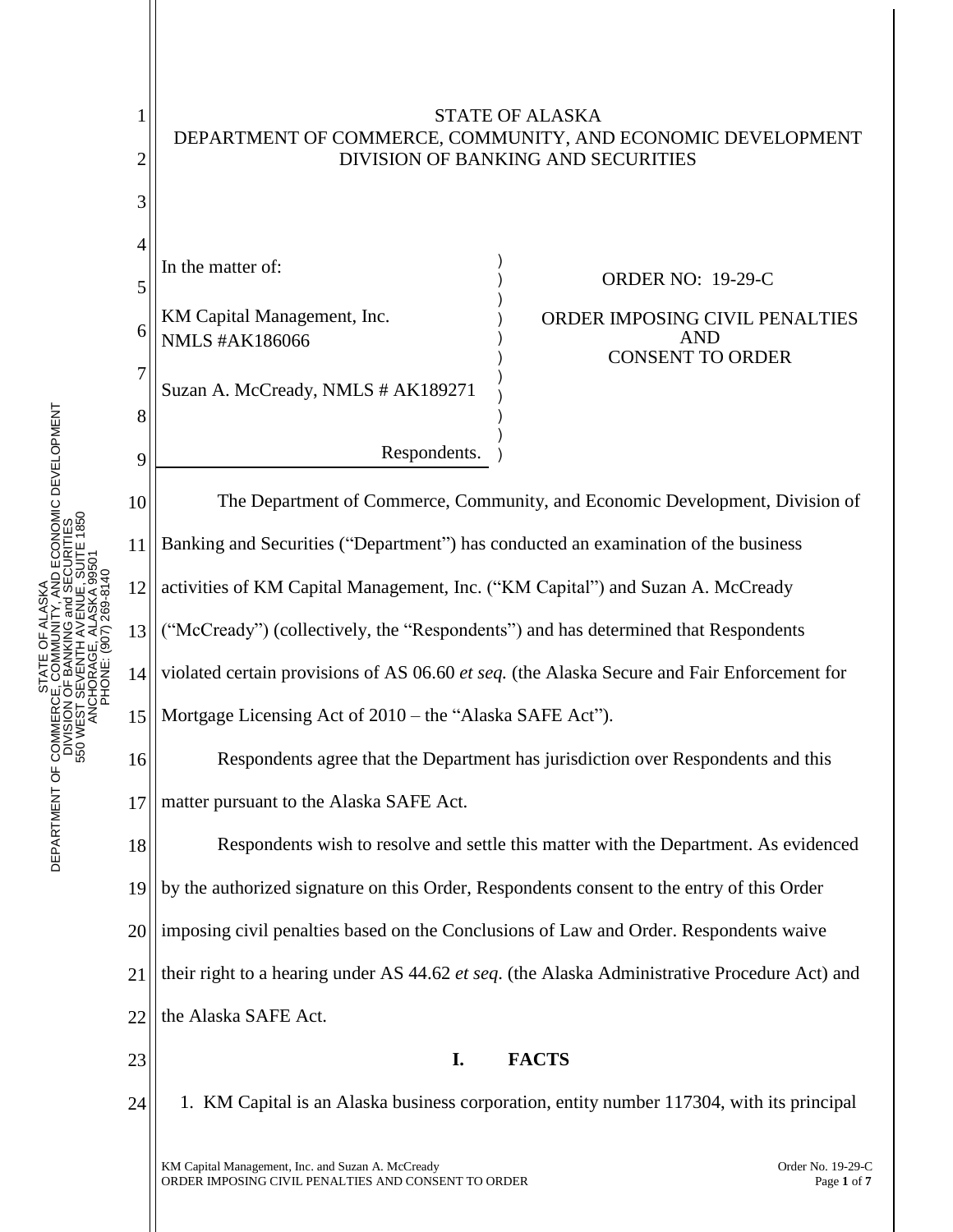1 2 3 place of business located at 6633 Brayton Dr., Anchorage, Alaska 99507. On February 3, 2009, the Department issued an Alaska Mortgage Broker/Lender license to KM Capital. KM Capital's unique identifier is AK186066.

4 5 6 7 2. McCready is the Chief Executive Officer and sole owner of KM Capital. McCready is listed as a control person of KM Capital in the Nationwide Mortgage Licensing System and Registry (NMLS). The Department issued mortgage loan originator (MLO) license AK 189271 to McCready on August 18, 2009.

8 9 10 3. The NMLS requires mortgage licensees to submit quarterly reports of condition, known as Mortgage Call Reports (MCR), to the Department in the form prescribed by the NMLS.

11 12 13 14 15 4. In December of 2018, the Department conducted an examination of KM Capital. During the examination, the Department found that KM Capital filed inaccurate MCRs with the Department; failed to complete staff training or an independent audit; and maintained loan files that had missing disclosures, missing or incorrect information, or incomplete records of originated loans.

16

## **II. CONCLUSIONS OF LAW**

17 18 1. McCready is a "control person" of KM Capital as that term is defined in AS 06.60.990(4), and is responsible for filing required reports with the Department.

19 20 2. Respondents violated AS 06.60.135 and 3 AAC 14.420 by failing to maintain proper records.

21 22 3. Respondents violated 3 AAC 14.410(1) and (2) by failing to have accurate information in its MCRs.

23 24 4. Respondents violated AS 06.60.330(7) and (8) by failing to comply with 31 CFR Parts 1010 and 1029, which requires an ongoing employee training program and an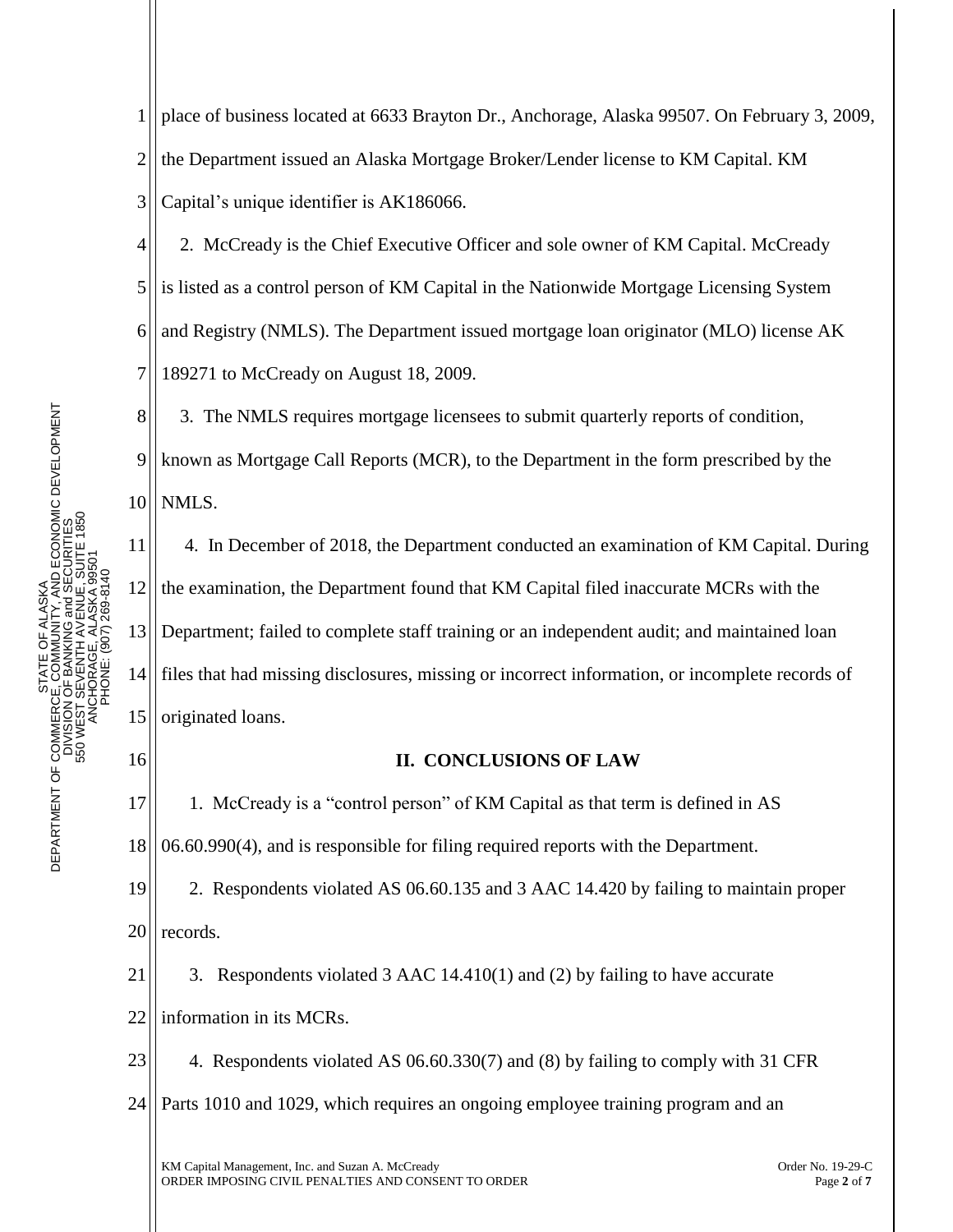4

8

13

14

1 independent audit function to test the program.

2 3 5. Respondents are subject to a civil penalty under AS 06.60.420 for violating AS 06.60.135, AS 06.60.330(7) and (8), 3 AAC 14.410(1) and (2), and 3 AAC 14.420.

5 6 7 Pursuant to the Alaska SAFE Act and on the basis of the Findings of Fact, Conclusions of Law, the Consent Order, and Respondents' consent to the entry of this Order, the Department ORDERS Respondents to:

**III. ORDER**

1. Pay a civil penalty in the amount of \$2,000. This amount was calculated at \$500 for

9 Respondents' failure to maintain proper records, \$500 for Respondents' filing inaccurate

10 MCRs with the Department, \$500 for Respondents' failure to complete staff training, and

11 \$500 for Respondents' failure to have an independent audit function in place to test that

12 program. The civil penalty of \$2,000 is immediately due to the Department.

2. Comply with all provisions of the Alaska SAFE Act, including associated regulations.

3. Respondents are jointly and severally liable for complying with the terms of this

15 order, including payment of the civil penalty.

16 This Order shall be publicly disclosed and is reportable to the NMLS.

## 17 **IT IS SO ORDERED.**

18 19 20 21 22 23 24  $\frac{1}{\sqrt{2}}$   $\frac{1}{\sqrt{2}}$   $\frac{1}{\sqrt{2}}$   $\frac{1}{\sqrt{2}}$   $\frac{1}{\sqrt{2}}$   $\frac{1}{\sqrt{2}}$   $\frac{1}{\sqrt{2}}$   $\frac{1}{\sqrt{2}}$   $\frac{1}{\sqrt{2}}$   $\frac{1}{\sqrt{2}}$   $\frac{1}{\sqrt{2}}$   $\frac{1}{\sqrt{2}}$   $\frac{1}{\sqrt{2}}$   $\frac{1}{\sqrt{2}}$   $\frac{1}{\sqrt{2}}$   $\frac{1}{\sqrt{2}}$   $\frac{1}{\sqrt{2}}$  Date **Patrice Walsh, Director** Patrice Walsh, Director  $7/8/19$  /s/ Patrice Walsh

Julie Anderson, Commissioner Department of Commerce, Community and Economic Development

Division of Banking and Securities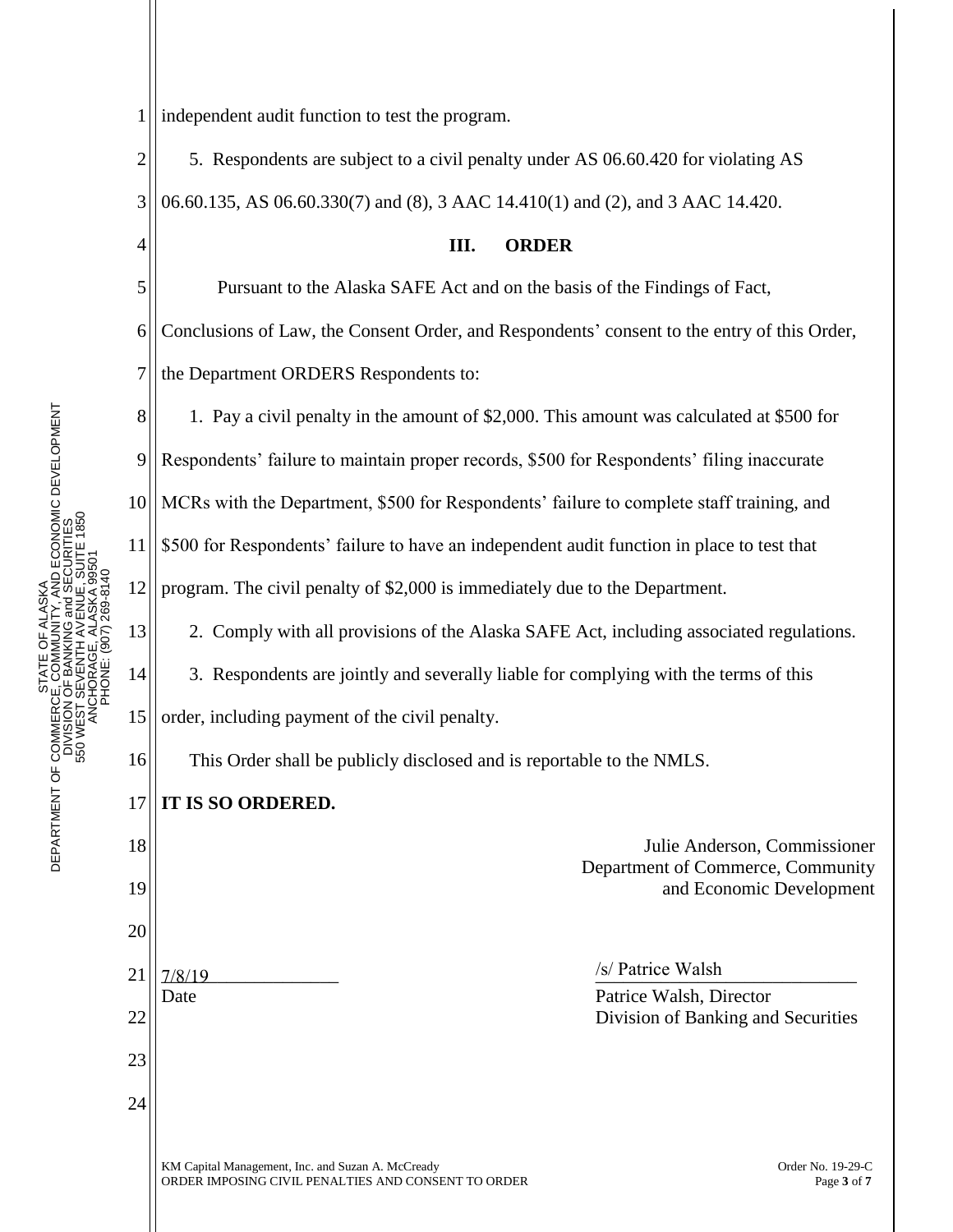|                                                                                                                                                                                                                            | $\mathbf{1}$             |               |
|----------------------------------------------------------------------------------------------------------------------------------------------------------------------------------------------------------------------------|--------------------------|---------------|
|                                                                                                                                                                                                                            |                          |               |
|                                                                                                                                                                                                                            | $\frac{2}{3}$            | I,            |
|                                                                                                                                                                                                                            | $\overline{a}$           | Capital M     |
|                                                                                                                                                                                                                            | $\overline{\phantom{a}}$ | have read     |
| IMUNITY, AND ECONOMIC DEVELOPMENT<br>IKING and SECURITIES<br>1850<br>TE 1<br>PHONE: (907) 269-8140<br>STATE OF ALASKA<br>ANCHORAGE, ALASKA<br>$\leq$<br>DEPARTMENT OF COMMERCE, COMMUNI<br>NAB AL OF BAN<br>550 WEST SEVEN | 6                        | matter, ar    |
|                                                                                                                                                                                                                            | $\overline{1}$           | $\mathsf{R}$  |
|                                                                                                                                                                                                                            | 8                        | and Econ      |
|                                                                                                                                                                                                                            | 9                        | consents      |
|                                                                                                                                                                                                                            | 10                       | Order. Re     |
|                                                                                                                                                                                                                            | 11                       | R             |
|                                                                                                                                                                                                                            | 12                       | to enforce    |
|                                                                                                                                                                                                                            | 13                       | Alaska S.     |
|                                                                                                                                                                                                                            | 14                       | this Orde     |
|                                                                                                                                                                                                                            | 15                       |               |
|                                                                                                                                                                                                                            | 16                       |               |
|                                                                                                                                                                                                                            | 17                       |               |
|                                                                                                                                                                                                                            | 18                       |               |
|                                                                                                                                                                                                                            | 19                       | $\frac{1}{2}$ |

20

//

//

//

//

//

21

22

23

24

## **Consent to Entry of Order**

## **KM Capital Management, Inc.**

Suzan A. McCready, state that I am the Chief Executive Officer and owner of KM Ianagement, Inc. ("Respondent"); that I am authorized to act on its behalf; that I the foregoing Order; and that I am aware of the right to a hearing and appeal in this nd have waived the same.

espondent admits to the jurisdiction of the Department of Commerce, Community and Economic Development, Division of Banking and Securities ("Department") and further to entry of this Order by the Department as settlement of the issues contained in this espondent admits violation of the Alaska SAFE Act.

espondent understands that the Department reserves the right to take further actions e this Order or to take appropriate action upon discovery of other violations of the AFE Act, and that Respondent will fully comply with the terms and conditions of r, the Alaska SAFE Act and associated regulations.

KM Capital Management, Inc. and Suzan A. McCready **Subset A. A. A. A. A. A. A. A. A. A. A. A.** Order No. 19-29-C ORDER IMPOSING CIVIL PENALTIES AND CONSENT TO ORDER Page **4** of **7**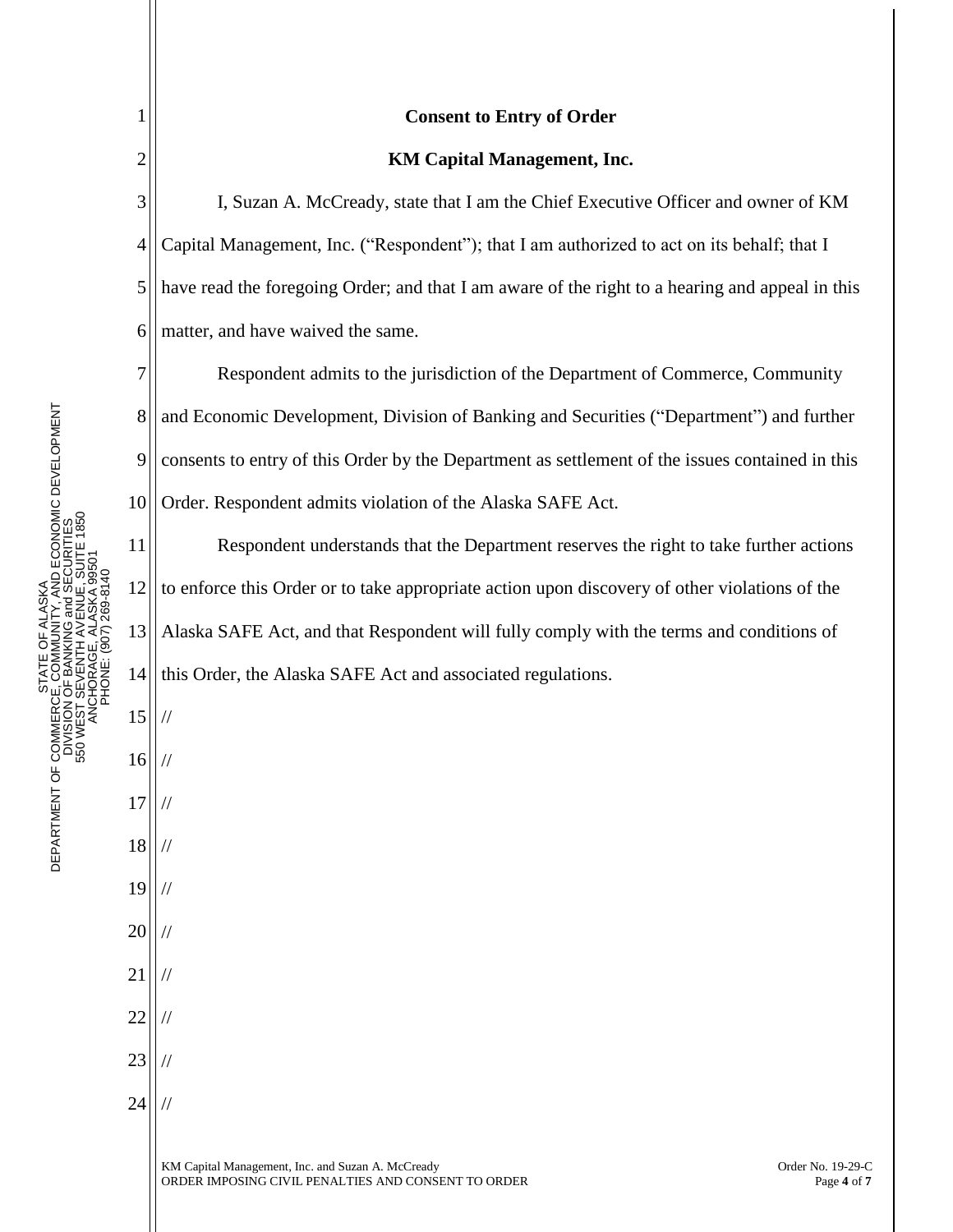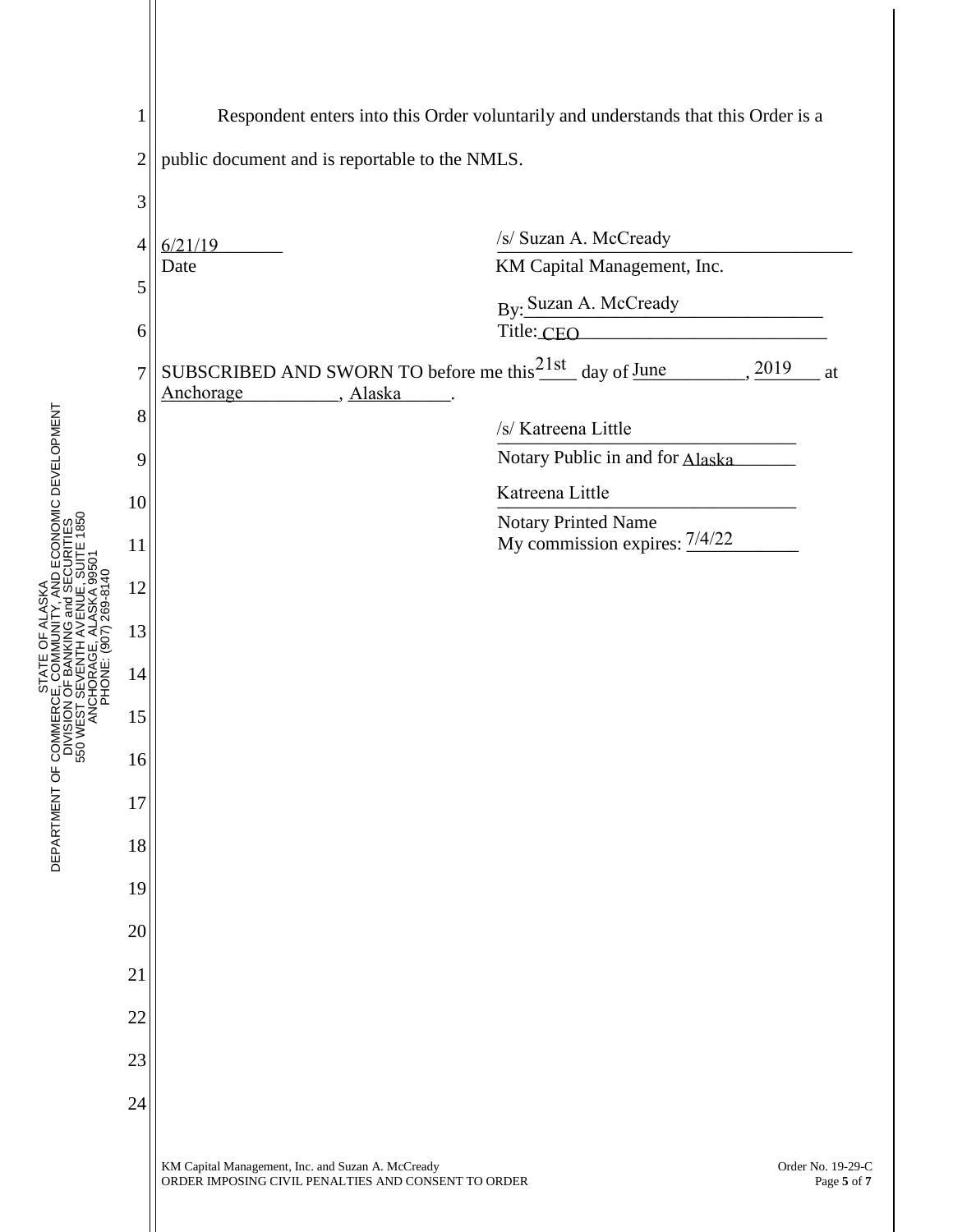|                                     |                | <b>Consent to Entry of Order</b>                                                                                                             |  |  |  |
|-------------------------------------|----------------|----------------------------------------------------------------------------------------------------------------------------------------------|--|--|--|
| OMIC DEVELOPMENT<br>p<br>DEPARTMENT | $\overline{2}$ | <b>Suzan A. McCready</b>                                                                                                                     |  |  |  |
|                                     | 3              | I, Suzan A. McCready, hereby acknowledge that I have read the foregoing Order; and                                                           |  |  |  |
|                                     | 4              | that I am aware of the right to a hearing and appeal in this matter, and have waived the same.                                               |  |  |  |
|                                     | 5              | I admit to the jurisdiction of the Department of Commerce, Community and                                                                     |  |  |  |
|                                     | 6              | Economic Development, Division of Banking and Securities ("Department") and further                                                          |  |  |  |
|                                     | 7              | consent to entry of this Order by the Department as settlement of the issues contained in this                                               |  |  |  |
|                                     | 8              | Order. I admit to violation of the Alaska SAFE Act.                                                                                          |  |  |  |
|                                     | 9              | I understand that the Department reserves the right to take further actions to enforce                                                       |  |  |  |
|                                     | 10             | this Order or to take appropriate action upon discovery of other violations of the Alaska                                                    |  |  |  |
|                                     | 11             | SAFE Act, and that I will fully comply with the terms and conditions of this Order, the                                                      |  |  |  |
|                                     | 12             | Alaska SAFE Act and associated regulations.                                                                                                  |  |  |  |
|                                     | 13             |                                                                                                                                              |  |  |  |
|                                     | 14             |                                                                                                                                              |  |  |  |
|                                     | 15             |                                                                                                                                              |  |  |  |
|                                     | 16             |                                                                                                                                              |  |  |  |
|                                     | 17             |                                                                                                                                              |  |  |  |
|                                     | 18             |                                                                                                                                              |  |  |  |
|                                     | 19             |                                                                                                                                              |  |  |  |
|                                     | 20             |                                                                                                                                              |  |  |  |
|                                     | 21             |                                                                                                                                              |  |  |  |
|                                     | 22             |                                                                                                                                              |  |  |  |
|                                     | 23             |                                                                                                                                              |  |  |  |
|                                     | 24             |                                                                                                                                              |  |  |  |
|                                     |                | KM Capital Management, Inc. and Suzan A. McCready<br>Order No. 19-29-C<br>ORDER IMPOSING CIVIL PENALTIES AND CONSENT TO ORDER<br>Page 6 of 7 |  |  |  |